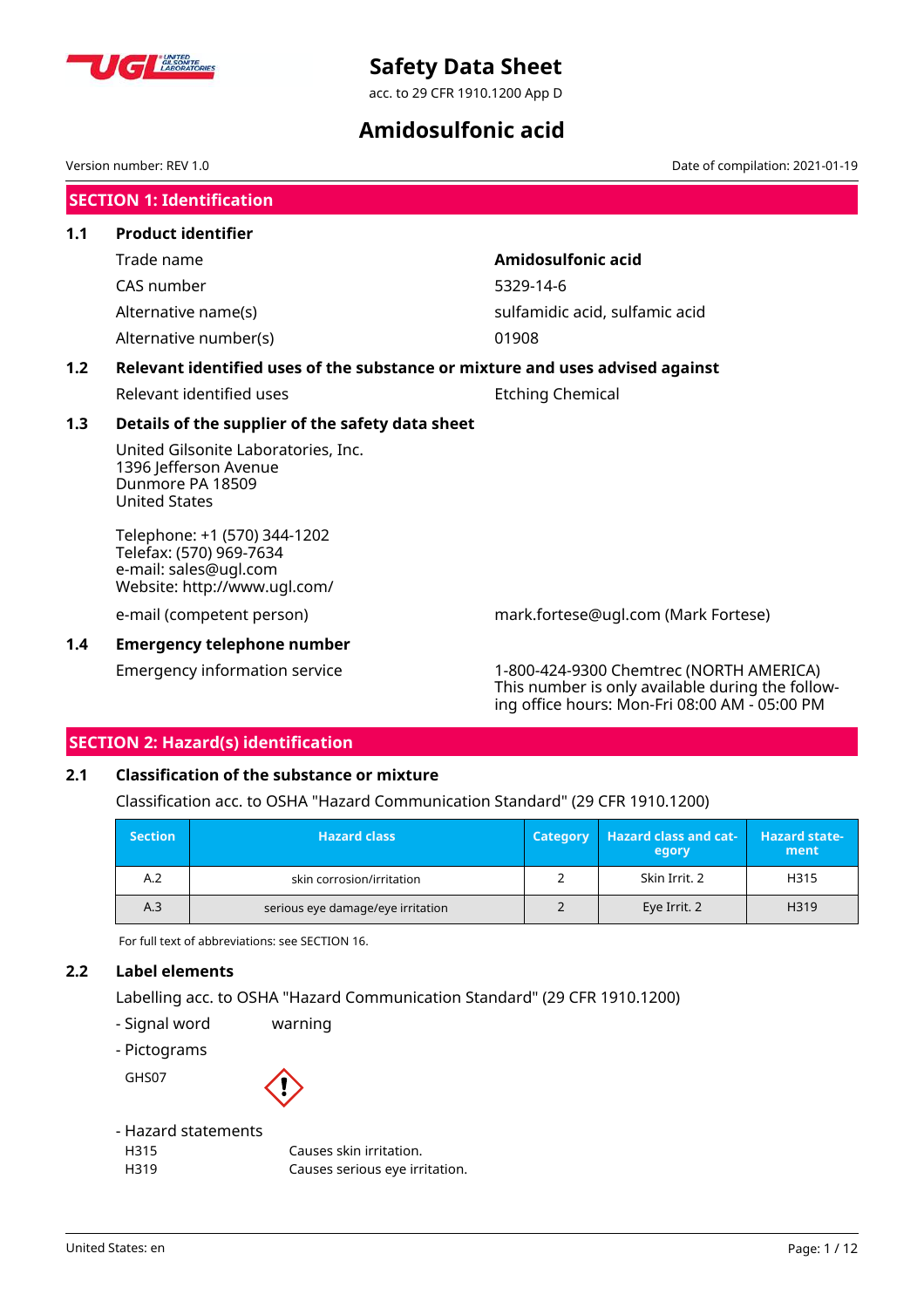

acc. to 29 CFR 1910.1200 App D

## **Amidosulfonic acid**

Version number: REV 1.0 Date of compilation: 2021-01-19

| - Precautionary statements |                                                                                                                                     |
|----------------------------|-------------------------------------------------------------------------------------------------------------------------------------|
| P <sub>101</sub>           | If medical advice is needed, have product container or label at hand.                                                               |
| P <sub>102</sub>           | Keep out of reach of children.                                                                                                      |
| P <sub>103</sub>           | Read label before use.                                                                                                              |
| P <sub>280</sub>           | Wear protective gloves.                                                                                                             |
| P302+P352                  | If on skin: Wash with plenty of water.                                                                                              |
| P305+P351+P338             | If in eyes: Rinse cautiously with water for several minutes. Remove contact lenses, if present<br>and easy to do. Continue rinsing. |
| P321                       | Specific treatment (see on this label).                                                                                             |
| P332+P313                  | If skin irritation occurs: Get medical advice/attention.                                                                            |
| P337+P313                  | If eye irritation persists: Get medical advice/attention.                                                                           |
| P362                       | Take off contaminated clothing and wash it before reuse.                                                                            |

#### **2.3 Other hazards**

Hazards not otherwise classified

May be harmful if swallowed (GHS category 5: acutely toxic - oral). May be harmful in contact with skin (GHS category 5: acutely toxic - dermal). Very toxic to aquatic life with long lasting effects (GHS category 1: aquatic toxicity - acute and/or chronic).

## **SECTION 3: Composition/information on ingredients**

#### **3.1 Substances**

Not relevant (mixture)

| 5329-14-6                           |
|-------------------------------------|
| H3NO3S                              |
| 97.09 <sup>g</sup> / <sub>mol</sub> |
|                                     |

#### **3.2 Mixtures**

Description of the mixture

| Name of substance  | <b>Identifier</b>   | Wt%       | <b>Classification acc. to GHS</b>           |
|--------------------|---------------------|-----------|---------------------------------------------|
| amidosulfonic acid | CAS No<br>5329-14-6 | $\geq 90$ | Skin Irrit, 2 / H315<br>Eye Irrit. 2 / H319 |

For full text of abbreviations: see SECTION 16.

### **SECTION 4: First-aid measures**

#### **4.1 Description of first-aid measures**

#### General notes

Do not leave affected person unattended. Remove victim out of the danger area. Keep affected person warm, still and covered. Take off immediately all contaminated clothing. In all cases of doubt, or when symptoms persist, seek medical advice. In case of unconsciousness place person in the recovery position. Never give anything by mouth.

#### Following inhalation

If breathing is irregular or stopped, immediately seek medical assistance and start first aid actions. In case of respiratory tract irritation, consult a physician. Provide fresh air.

#### Following skin contact

Wash with plenty of soap and water.

## Following eye contact

Remove contact lenses, if present and easy to do. Continue rinsing. Irrigate copiously with clean, fresh water for at least 10 minutes, holding the eyelids apart.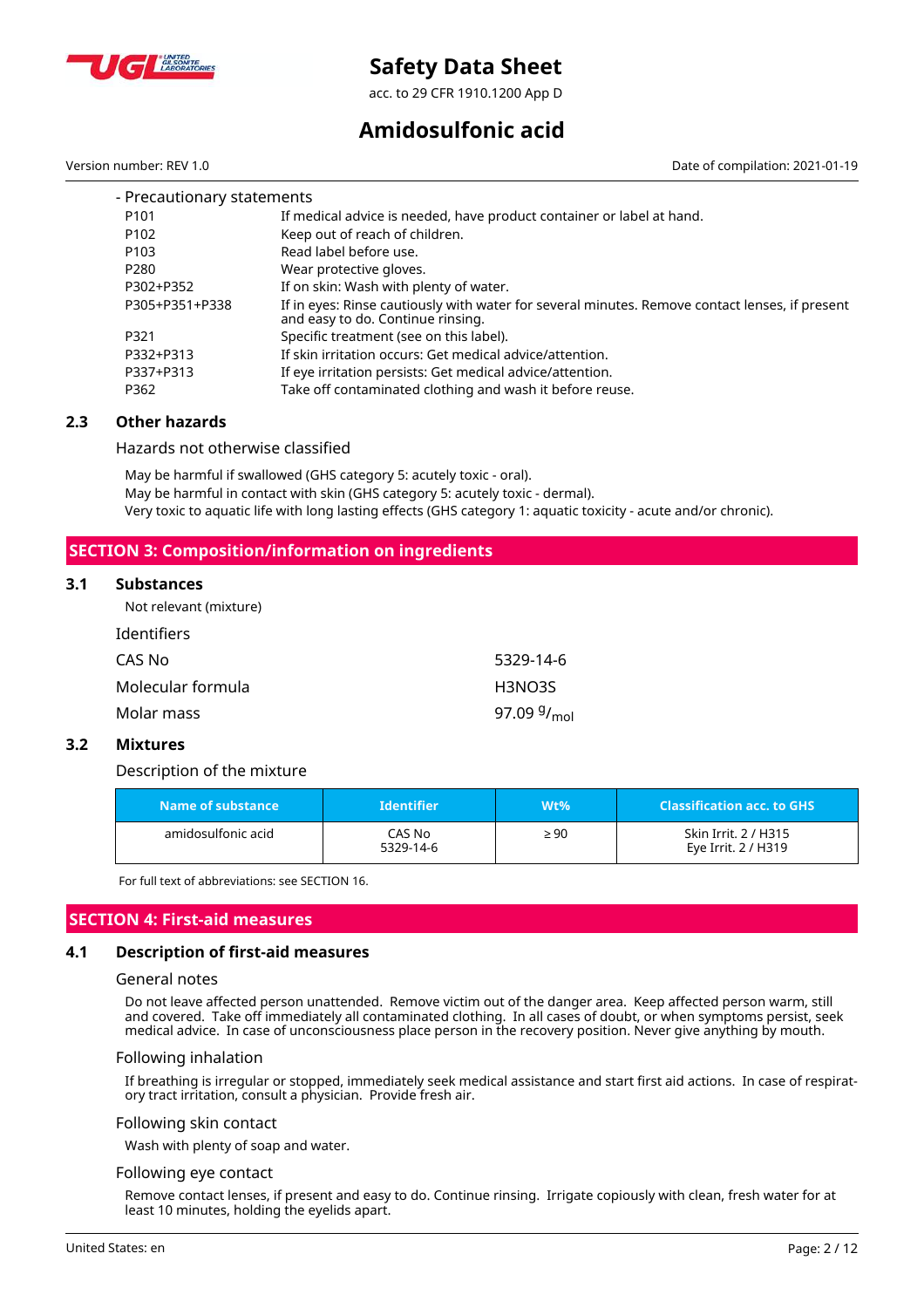

acc. to 29 CFR 1910.1200 App D

## **Amidosulfonic acid**

Version number: REV 1.0 Date of compilation: 2021-01-19

Following ingestion

Rinse mouth with water (only if the person is conscious). Do NOT induce vomiting.

## **4.2 Most important symptoms and effects, both acute and delayed** Symptoms and effects are not known to date.

## **4.3 Indication of any immediate medical attention and special treatment needed** none

## **SECTION 5: Fire-fighting measures**

#### **5.1 Extinguishing media**

Suitable extinguishing media

Water, Foam, Alcohol resistant foam, ABC-powder

Unsuitable extinguishing media

Water jet

#### **5.2 Special hazards arising from the substance or mixture**

Hazardous combustion products

Nitrogen oxides (NOx), Sulfur oxides (SOx)

#### **5.3 Advice for firefighters**

In case of fire and/or explosion do not breathe fumes. Coordinate firefighting measures to the fire surroundings. Do not allow firefighting water to enter drains or water courses. Collect contaminated firefighting water separately. Fight fire with normal precautions from a reasonable distance.

## **SECTION 6: Accidental release measures**

#### **6.1 Personal precautions, protective equipment and emergency procedures**

For non-emergency personnel

Remove persons to safety.

For emergency responders

Wear breathing apparatus if exposed to vapors/dust/aerosols/gases.

## **6.2 Environmental precautions**

Keep away from drains, surface and ground water. Retain contaminated washing water and dispose of it.

## **6.3 Methods and material for containment and cleaning up**

Advice on how to contain a spill

Covering of drains, Take up mechanically

Advice on how to clean up a spill

Take up mechanically.

Other information relating to spills and releases

Place in appropriate containers for disposal. Ventilate affected area.

#### **6.4 Reference to other sections**

Hazardous combustion products: see section 5. Personal protective equipment: see section 8. Incompatible materials: see section 10. Disposal considerations: see section 13.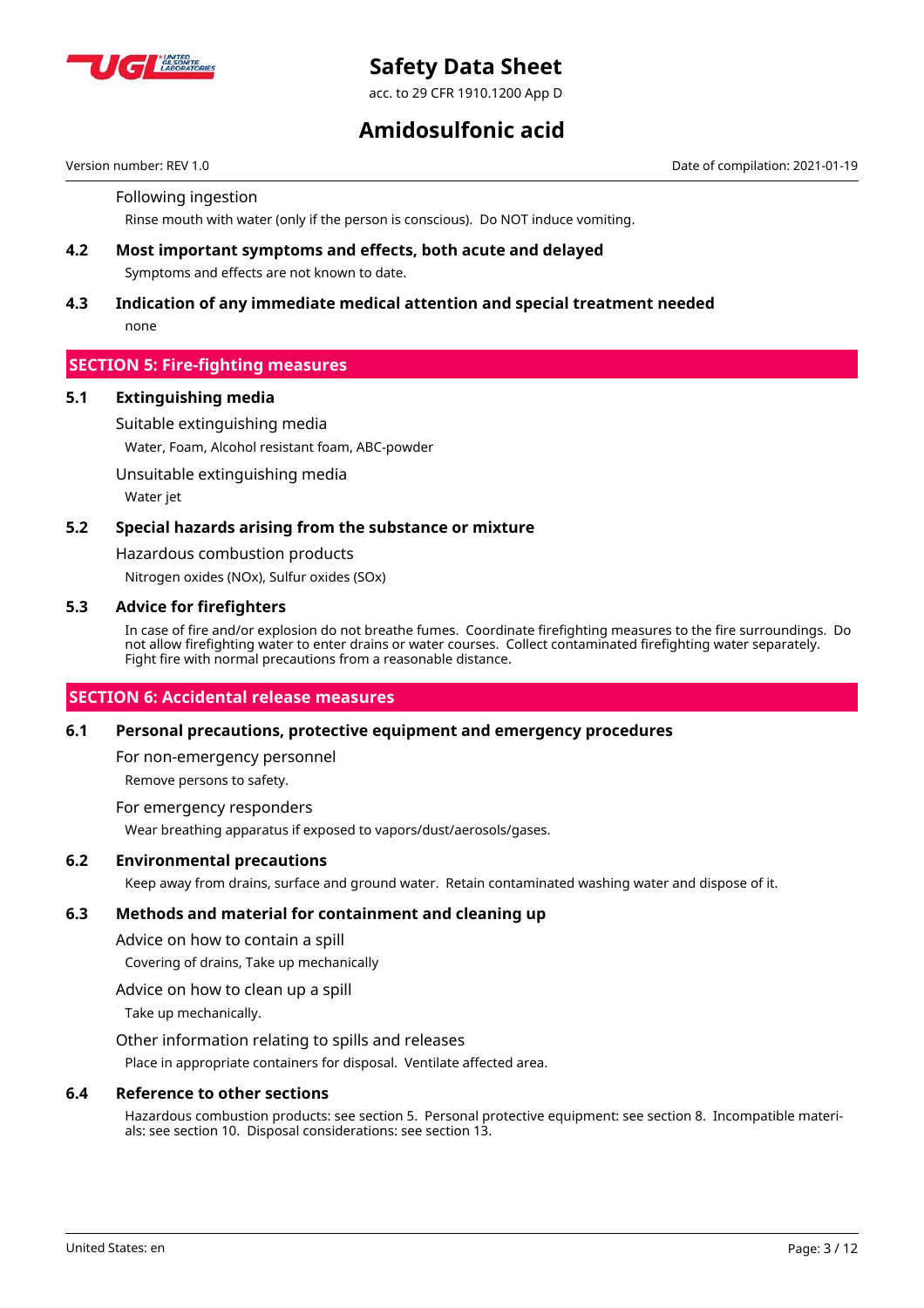

acc. to 29 CFR 1910.1200 App D

## **Amidosulfonic acid**

**SECTION 7: Handling and storage**

## **7.1 Precautions for safe handling**

### Recommendations

- Measures to prevent fire as well as aerosol and dust generation

Use local and general ventilation. Use only in well-ventilated areas. Ground/bond container and receiving equipment.

- Specific notes/details

Dust deposits may accumulate on all deposition surfaces in a technical room.

Advice on general occupational hygiene

Wash hands after use. Do not eat, drink and smoke in work areas. Remove contaminated clothing and protective equipment before entering eating areas. Never keep food or drink in the vicinity of chemicals. Never place chemicals in containers that are normally used for food or drink. Keep away from food, drink and animal feedingstuffs.

## **7.2 Conditions for safe storage, including any incompatibilities**

Managing of associated risks

- Explosive atmospheres

Removal of dust deposits.

- Packaging compatibilities

Only packagings which are approved (e.g. acc. to the Dangerous Goods Regulations) may be used.

## **7.3 Specific end use(s)**

See section 16 for a general overview.

## **SECTION 8: Exposure controls/personal protection**

#### **8.1 Control parameters**

This information is not available.

## **Human health values**

| Relevant DNELs and other threshold levels |                        |                                                         |                   |                            |  |  |
|-------------------------------------------|------------------------|---------------------------------------------------------|-------------------|----------------------------|--|--|
| <b>Endpoint</b>                           |                        | Threshold level   Protection goal, route<br>of exposure | <b>Used in</b>    | <b>Exposure time</b>       |  |  |
| <b>DNEL</b>                               | 70.5 mg/m <sup>3</sup> | human, inhalatory                                       | worker (industry) | chronic - systemic effects |  |  |
| <b>DNEL</b>                               | 10 mg/kg bw/day        | human, dermal                                           | worker (industry) | chronic - systemic effects |  |  |

## **Environment values**

| Relevant PNECs and other threshold levels |                        |                       |                                  |                              |  |
|-------------------------------------------|------------------------|-----------------------|----------------------------------|------------------------------|--|
| <b>Endpoint</b>                           | <b>Threshold level</b> | <b>Organism</b>       | <b>Environmental compartment</b> | <b>Exposure time</b>         |  |
| <b>PNEC</b>                               | $1.8 \frac{mg}{l}$     | aquatic organisms     | freshwater                       | short-term (single instance) |  |
| <b>PNEC</b>                               | $0.18 \frac{mg}{l}$    | aquatic organisms     | marine water                     | short-term (single instance) |  |
| <b>PNEC</b>                               | $20 \frac{mg}{l}$      | aquatic organisms     | sewage treatment plant (STP)     | short-term (single instance) |  |
| <b>PNEC</b>                               | 8.36 $mg/kq$           | aquatic organisms     | freshwater sediment              | short-term (single instance) |  |
| <b>PNEC</b>                               | $0.84 \frac{mg}{ka}$   | aquatic organisms     | marine sediment                  | short-term (single instance) |  |
| <b>PNEC</b>                               | 5 $mg/kq$              | terrestrial organisms | soil                             | short-term (single instance) |  |

Version number: REV 1.0 Date of compilation: 2021-01-19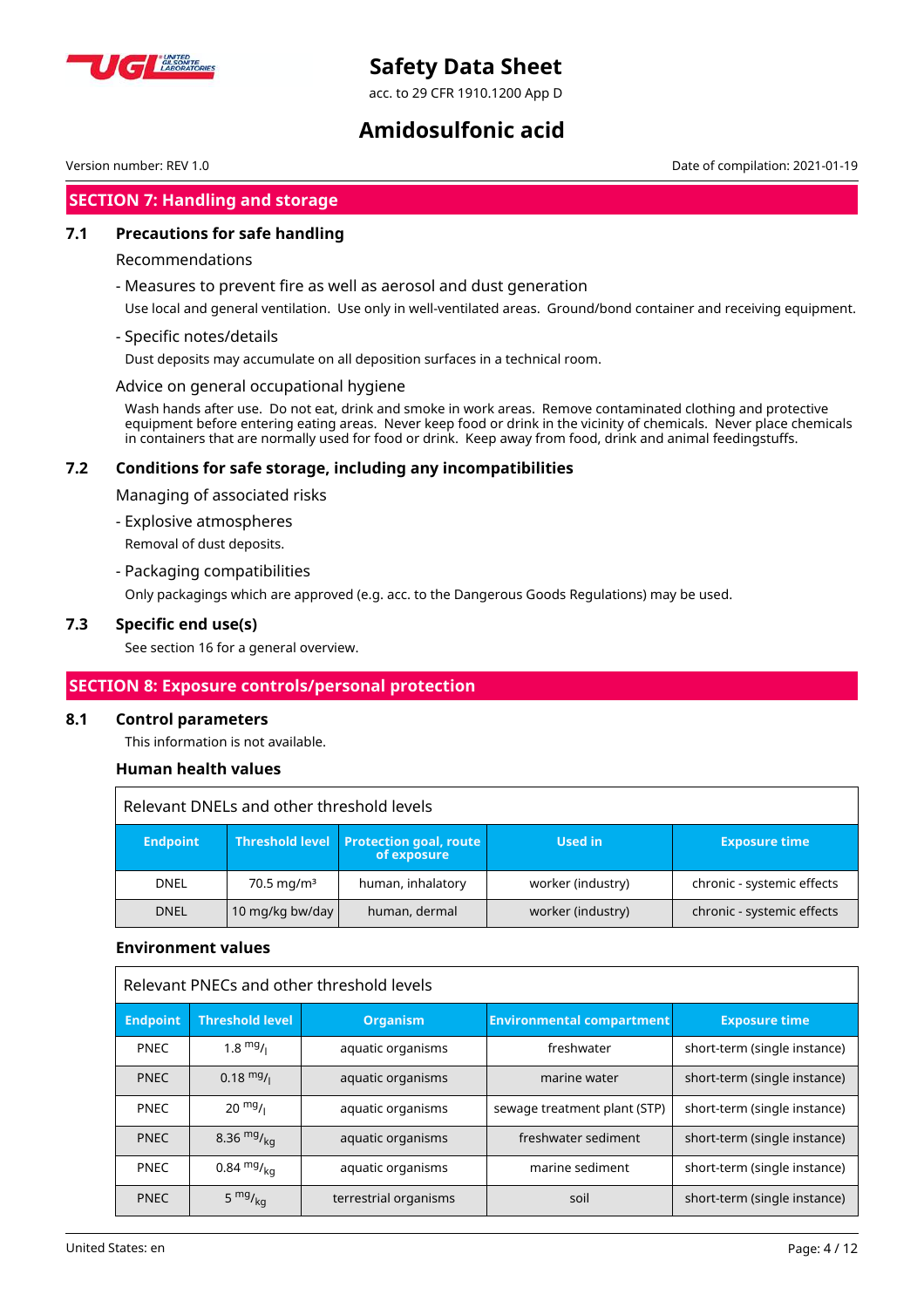

acc. to 29 CFR 1910.1200 App D

## **Amidosulfonic acid**

Version number: REV 1.0 Date of compilation: 2021-01-19

#### **8.2 Exposure controls**

### Appropriate engineering controls

General ventilation.

## Individual protection measures (personal protective equipment)

Eye/face protection

Wear eye/face protection.

Skin protection

- Hand protection

Wear protective gloves.

#### - Other protection measures

Take recovery periods for skin regeneration. Preventive skin protection (barrier creams/ointments) is recommended. Wash hands thoroughly after handling.

#### Respiratory protection

In case of inadequate ventilation wear respiratory protection.

Environmental exposure controls

Use appropriate container to avoid environmental contamination. Keep away from drains, surface and ground water.

## **SECTION 9: Physical and chemical properties**

## **9.1 Information on basic physical and chemical properties**

## **Appearance**

| Physical state | Solid (crystalline) |
|----------------|---------------------|
| Color          | white               |
| Particle size  | 505.3 µm            |
| Odor           | odorless            |

#### **Other safety parameters**

| pH (value)                              | not applicable             |
|-----------------------------------------|----------------------------|
| Melting point/freezing point            | 205 $°C$ at 1 atm          |
| Initial boiling point and boiling range | not determined             |
| Flash point                             | not applicable             |
| Evaporation rate                        | Not determined             |
| Flammability (solid, gas)               | non-combustible            |
| Explosion limits of dust clouds         | not determined             |
| Vapor pressure                          | 0.8 Pa at 20 °C            |
| Density                                 | 2.126 $9/_{cm^3}$ at 25 °C |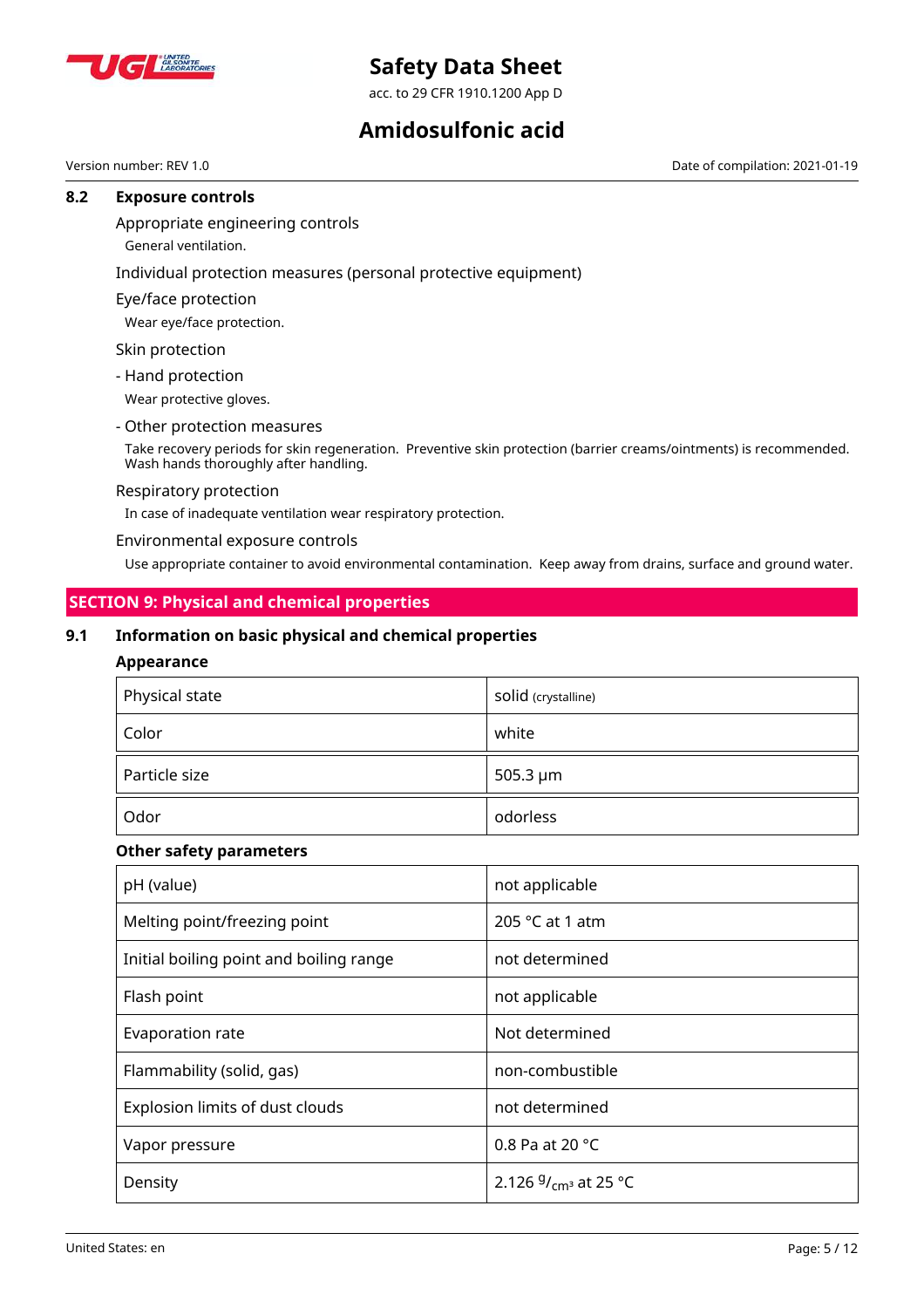

acc. to 29 CFR 1910.1200 App D

## **Amidosulfonic acid**

Version number: REV 1.0 Date of compilation: 2021-01-19

| Vapor density               | this information is not available          |
|-----------------------------|--------------------------------------------|
| Solubility(ies)             |                                            |
| - Water solubility          | 181.4 <sup>g</sup> / <sub>l</sub> at 20 °C |
| Partition coefficient       |                                            |
| - n-octanol/water (log KOW) | -4.34 (pH value: <2, 20 °C) (ECHA)         |
| Auto-ignition temperature   | >400 °C at 1 atm (ECHA)                    |
| Decomposition temperature   | 209 °C at 1 atm (ECHA)                     |
| Viscosity                   | not relevant (solid matter)                |
| <b>Explosive properties</b> | none                                       |
| Oxidizing properties        | none                                       |

## **SECTION 10: Stability and reactivity**

#### **10.1 Reactivity**

Concerning incompatibility: see below "Conditions to avoid" and "Incompatible materials".

#### **10.2 Chemical stability**

See below "Conditions to avoid".

#### **10.3 Possibility of hazardous reactions**

No known hazardous reactions.

#### **10.4 Conditions to avoid**

There are no specific conditions known which have to be avoided.

#### **10.5 Incompatible materials**

There is no additional information.

#### **10.6 Hazardous decomposition products**

Reasonably anticipated hazardous decomposition products produced as a result of use, storage, spill and heating are not known. Hazardous combustion products: see section 5.

## **SECTION 11: Toxicological information**

#### **11.1 Information on toxicological effects**

Test data are not available for the complete mixture.

#### Classification procedure

The method for classification of the mixture is based on ingredients of the mixture (additivity formula).

### **Classification acc. to OSHA "Hazard Communication Standard" (29 CFR 1910.1200)**

#### Acute toxicity

Shall not be classified as acutely toxic.

GHS of the United Nations, annex 4: May be harmful if swallowed or in contact with skin.

#### Skin corrosion/irritation

Causes skin irritation.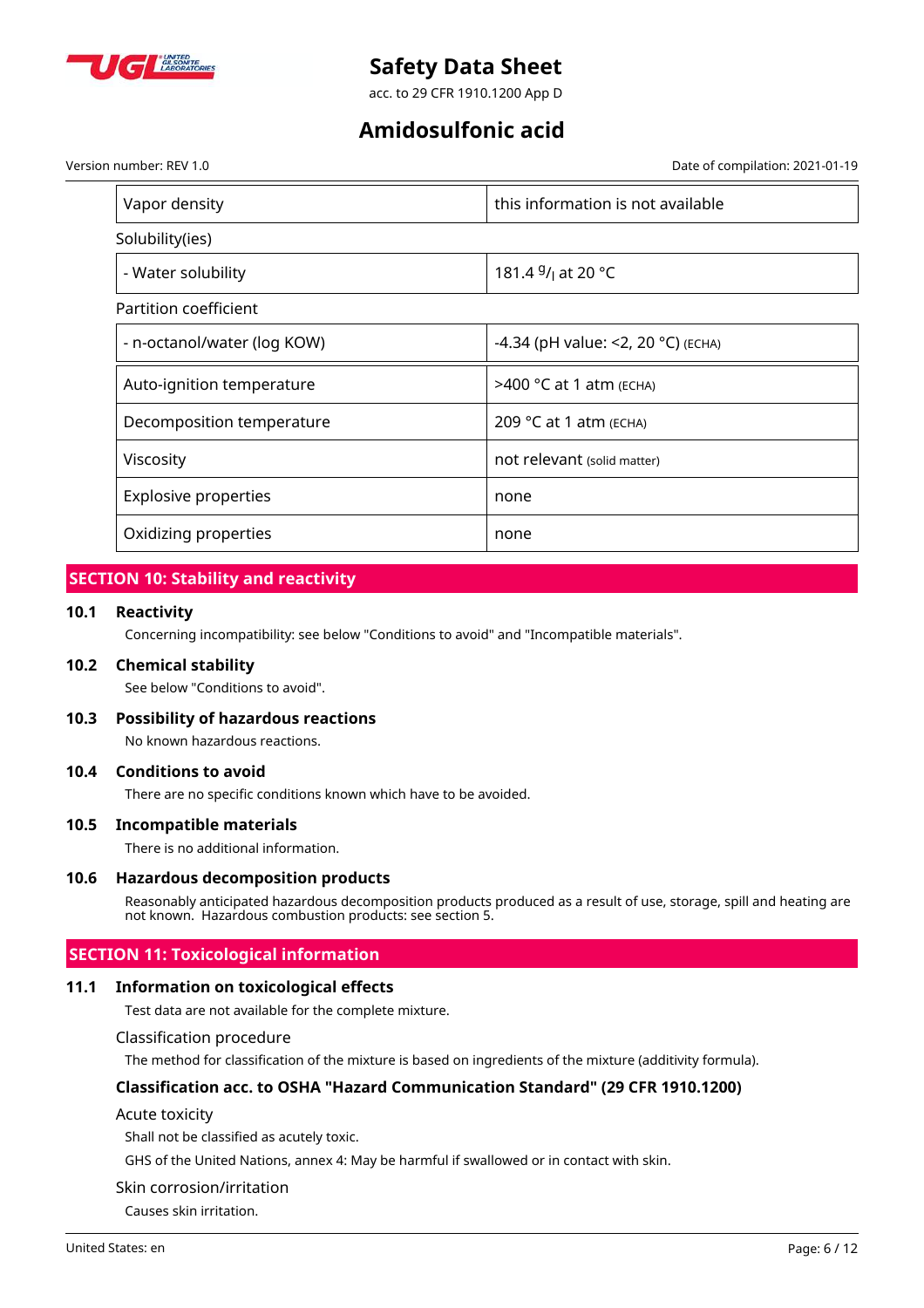

acc. to 29 CFR 1910.1200 App D

## **Amidosulfonic acid**

Serious eye damage/eye irritation Version number: REV 1.0 Date of compilation: 2021-01-19

Causes serious eye irritation.

Respiratory or skin sensitization

Shall not be classified as a respiratory or skin sensitizer.

## Germ cell mutagenicity

Shall not be classified as germ cell mutagenic.

## Carcinogenicity

Shall not be classified as carcinogenic.

### Reproductive toxicity

Shall not be classified as a reproductive toxicant.

## Specific target organ toxicity - single exposure

Shall not be classified as a specific target organ toxicant (single exposure).

#### Specific target organ toxicity - repeated exposure

Shall not be classified as a specific target organ toxicant (repeated exposure).

#### Aspiration hazard

Shall not be classified as presenting an aspiration hazard.

## **SECTION 12: Ecological information**

## **12.1 Toxicity**

Very toxic to aquatic life with long lasting effects.

| Aquatic toxicity (acute) |              |                       |                      |  |  |
|--------------------------|--------------|-----------------------|----------------------|--|--|
| <b>Endpoint</b>          | <b>Value</b> | <b>Species</b>        | <b>Exposure time</b> |  |  |
| <b>LC50</b>              | 70.3 $mg/1$  | fish                  | 96 h                 |  |  |
| <b>EC50</b>              | 71.6 $mg/$   | aquatic invertebrates | 24h                  |  |  |
| ErC50                    | 48 $mg/1$    | algae                 | 72 h                 |  |  |

| Aquatic toxicity (acute) of components of the mixture |               |                  |                   |                       |                         |
|-------------------------------------------------------|---------------|------------------|-------------------|-----------------------|-------------------------|
| <b>Name of substance</b>                              | <b>CAS No</b> | <b>Endpoint</b>  | <b>Value</b>      | <b>Species</b>        | <b>Exposure</b><br>time |
| amidosulfonic acid                                    | 5329-14-6     | <b>LC50</b>      | 70.3 $mg/1$       | fish                  | 96 h                    |
| amidosulfonic acid                                    | 5329-14-6     | EC <sub>50</sub> | 71.6 $mg/1$       | aquatic invertebrates | 24 h                    |
| amidosulfonic acid                                    | 5329-14-6     | ErC50            | $48 \frac{mg}{l}$ | algae                 | 72 h                    |

| Aquatic toxicity (chronic) |              |                       |                      |
|----------------------------|--------------|-----------------------|----------------------|
| <b>Endpoint</b>            | <b>Value</b> | <b>Species</b>        | <b>Exposure time</b> |
| EC50                       | $>60$ mg/    | aquatic invertebrates | 21 <sub>d</sub>      |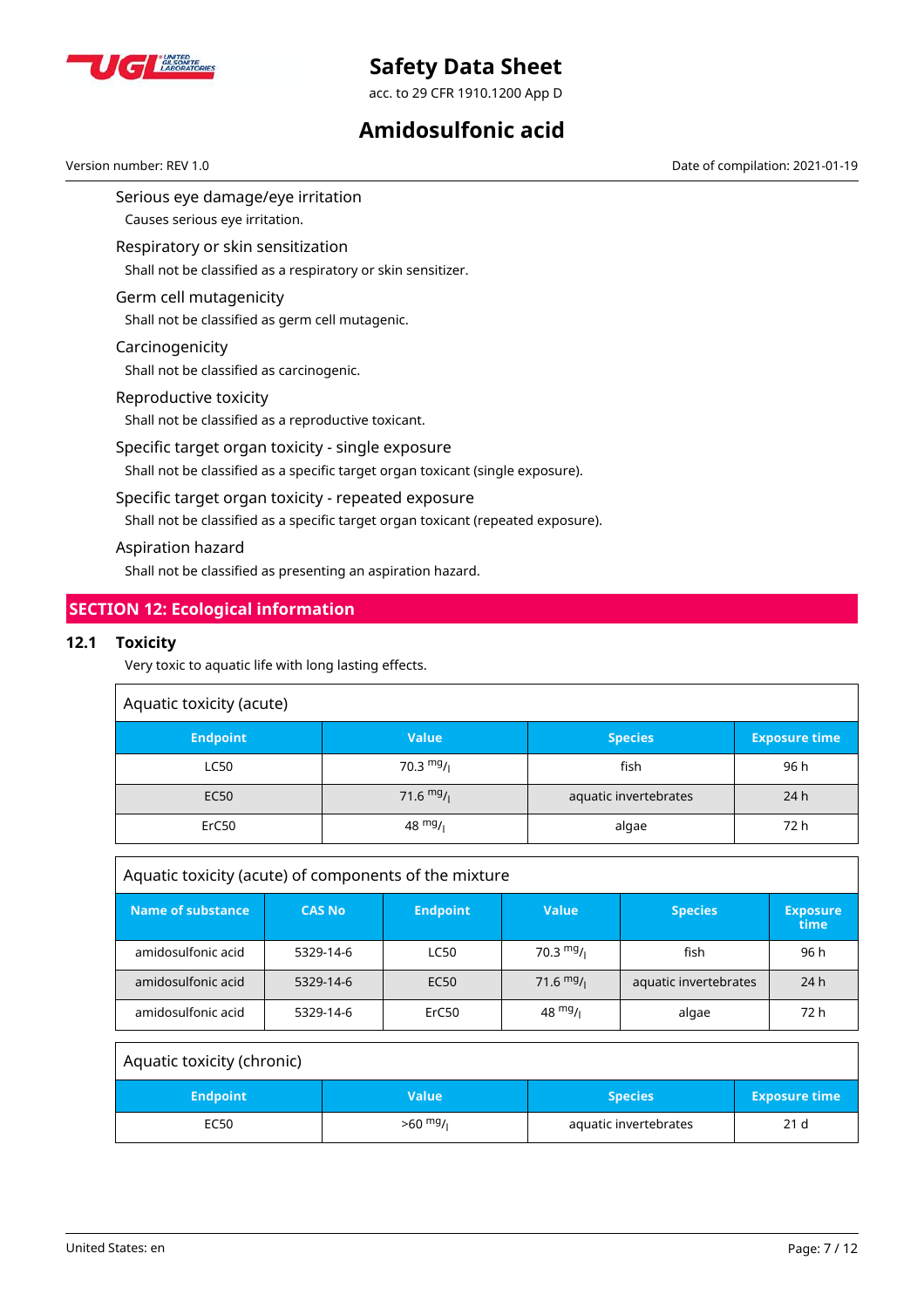

acc. to 29 CFR 1910.1200 App D

## **Amidosulfonic acid**

#### Version number: REV 1.0 Date of compilation: 2021-01-19

## Aquatic toxicity (chronic) of components of the mixture

| ا Name of substance ا | <b>CAS No</b> | <b>Endpoint</b> | <b>Value</b> | <b>Species</b>        | <b>Exposure</b><br>اtime |
|-----------------------|---------------|-----------------|--------------|-----------------------|--------------------------|
| amidosulfonic acid    | 5329-14-6     | EC50            | $>60$ mg/    | aquatic invertebrates | 21 <sub>d</sub>          |

## **12.2 Persistence and degradability**

Data are not available.

## **12.3 Bioaccumulative potential**

Data are not available.

## **12.4 Mobility in soil**

Data are not available.

- **12.5 Results of PBT and vPvB assessment** Data are not available.
- **12.6 Endocrine disrupting properties** None of the ingredients are listed.

#### **12.7 Other adverse effects**

Data are not available.

## **SECTION 13: Disposal considerations**

#### **13.1 Waste treatment methods**

Waste treatment-relevant information

Recycling/reclamation of other inorganic materials.

Sewage disposal-relevant information

Do not empty into drains. Avoid release to the environment. Refer to special instructions/safety data sheets.

#### Waste treatment of containers/packages

Only packagings which are approved (e.g. acc. to DOT) may be used. Completely emptied packages can be recycled. Handle contaminated packages in the same way as the substance itself.

#### **Remarks**

Please consider the relevant national or regional provisions. Waste shall be separated into the categories that can be handled separately by the local or national waste management facilities.

## **SECTION 14: Transport information**

#### **14.1 UN number**

|      | DOT                     | 2967           |
|------|-------------------------|----------------|
|      | IMDG-Code               | 2967           |
|      | ICAO-TI                 | 2967           |
| 14.2 | UN proper shipping name |                |
|      | DOT                     | Sulphamic acid |
|      | IMDG-Code               | SULPHAMIC ACID |
|      | ICAO-TI                 | Sulphamic acid |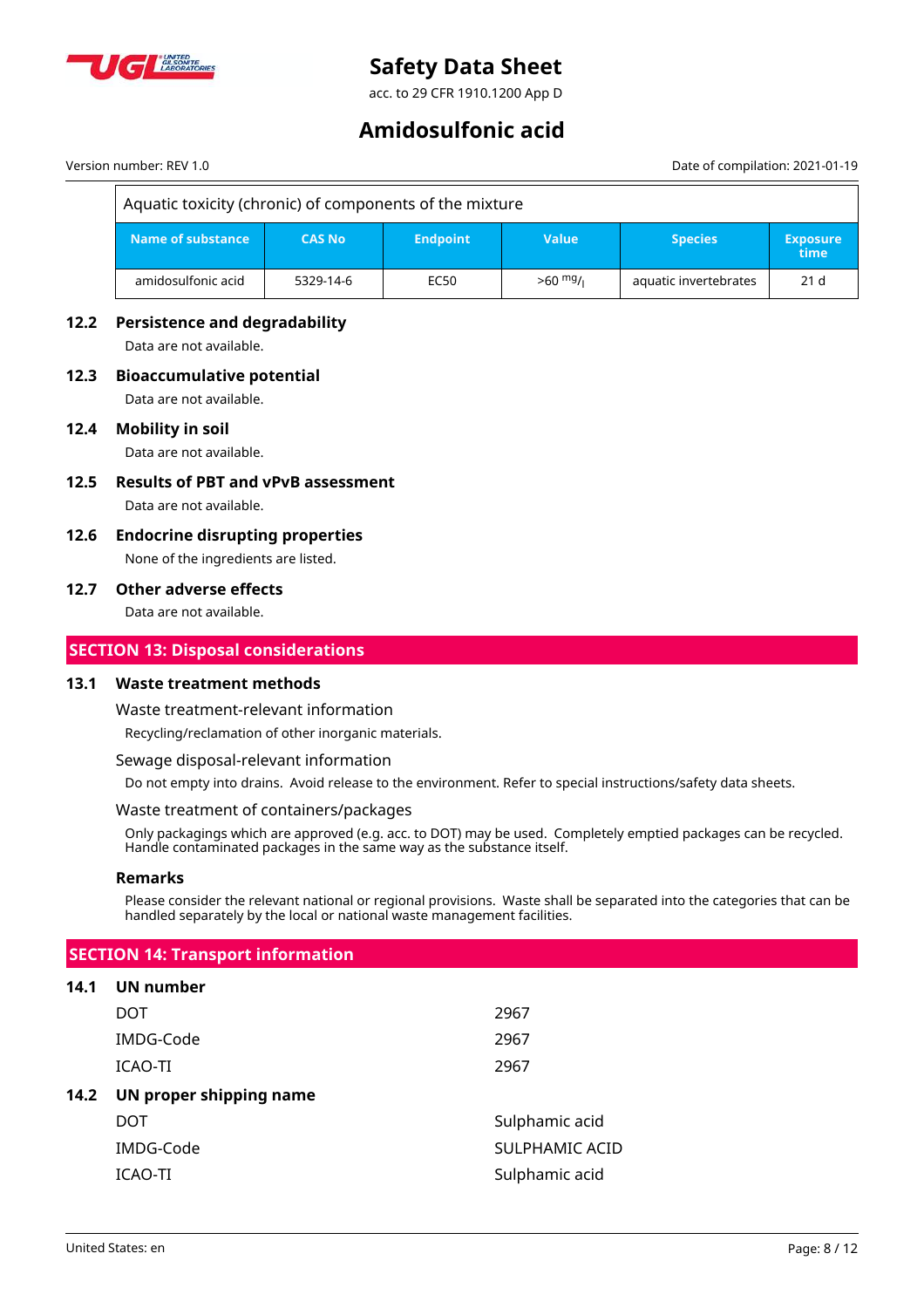

acc. to 29 CFR 1910.1200 App D

## **Amidosulfonic acid**

|      | Version number: REV 1.0                                                                                                | Date of compilation: 2021-01-19                                                       |  |  |  |  |  |
|------|------------------------------------------------------------------------------------------------------------------------|---------------------------------------------------------------------------------------|--|--|--|--|--|
| 14.3 | <b>Transport hazard class(es)</b>                                                                                      |                                                                                       |  |  |  |  |  |
|      | <b>DOT</b>                                                                                                             | 8                                                                                     |  |  |  |  |  |
|      | IMDG-Code                                                                                                              | 8                                                                                     |  |  |  |  |  |
|      | <b>ICAO-TI</b>                                                                                                         | 8                                                                                     |  |  |  |  |  |
| 14.4 | <b>Packing group</b>                                                                                                   |                                                                                       |  |  |  |  |  |
|      | <b>DOT</b>                                                                                                             | III                                                                                   |  |  |  |  |  |
|      | IMDG-Code                                                                                                              | III                                                                                   |  |  |  |  |  |
|      | ICAO-TI                                                                                                                | III                                                                                   |  |  |  |  |  |
| 14.5 | <b>Environmental hazards</b>                                                                                           | non-environmentally hazardous acc. to the dan-<br>gerous goods regulations            |  |  |  |  |  |
| 14.6 | <b>Special precautions for user</b>                                                                                    |                                                                                       |  |  |  |  |  |
|      | There is no additional information.                                                                                    |                                                                                       |  |  |  |  |  |
| 14.7 | Transport in bulk according to Annex II of MARPOL and the IBC Code<br>The cargo is not intended to be carried in bulk. |                                                                                       |  |  |  |  |  |
|      |                                                                                                                        | <b>Information for each of the UN Model Regulations</b>                               |  |  |  |  |  |
|      |                                                                                                                        | Transport of dangerous goods by road or rail (49 CFR US DOT) - Additional information |  |  |  |  |  |
|      | Particulars in the shipper's declaration                                                                               | UN2967, Sulphamic acid, 8, III                                                        |  |  |  |  |  |
|      | Danger label(s)                                                                                                        | 8                                                                                     |  |  |  |  |  |
|      |                                                                                                                        |                                                                                       |  |  |  |  |  |
|      | Special provisions (SP)                                                                                                | IB8, IP3, T1, TP33                                                                    |  |  |  |  |  |
|      | <b>ERG No</b>                                                                                                          | 154                                                                                   |  |  |  |  |  |
|      | International Maritime Dangerous Goods Code (IMDG) - Additional information                                            |                                                                                       |  |  |  |  |  |
|      | Marine pollutant                                                                                                       |                                                                                       |  |  |  |  |  |
|      | Danger label(s)                                                                                                        | 8                                                                                     |  |  |  |  |  |
|      |                                                                                                                        |                                                                                       |  |  |  |  |  |
|      | Excepted quantities (EQ)                                                                                               | E <sub>1</sub>                                                                        |  |  |  |  |  |
|      | Limited quantities (LQ)                                                                                                | $5$ kg                                                                                |  |  |  |  |  |
|      | EmS                                                                                                                    | F-A, S-B                                                                              |  |  |  |  |  |
|      | Stowage category                                                                                                       | A                                                                                     |  |  |  |  |  |
|      | Segregation group                                                                                                      | 1 - Acids                                                                             |  |  |  |  |  |
|      | International Civil Aviation Organization (ICAO-IATA/DGR) - Additional information                                     |                                                                                       |  |  |  |  |  |
|      | Danger label(s)                                                                                                        | 8                                                                                     |  |  |  |  |  |
|      |                                                                                                                        |                                                                                       |  |  |  |  |  |
|      | Excepted quantities (EQ)                                                                                               | E <sub>1</sub>                                                                        |  |  |  |  |  |
|      | Limited quantities (LQ)                                                                                                | 5 kg                                                                                  |  |  |  |  |  |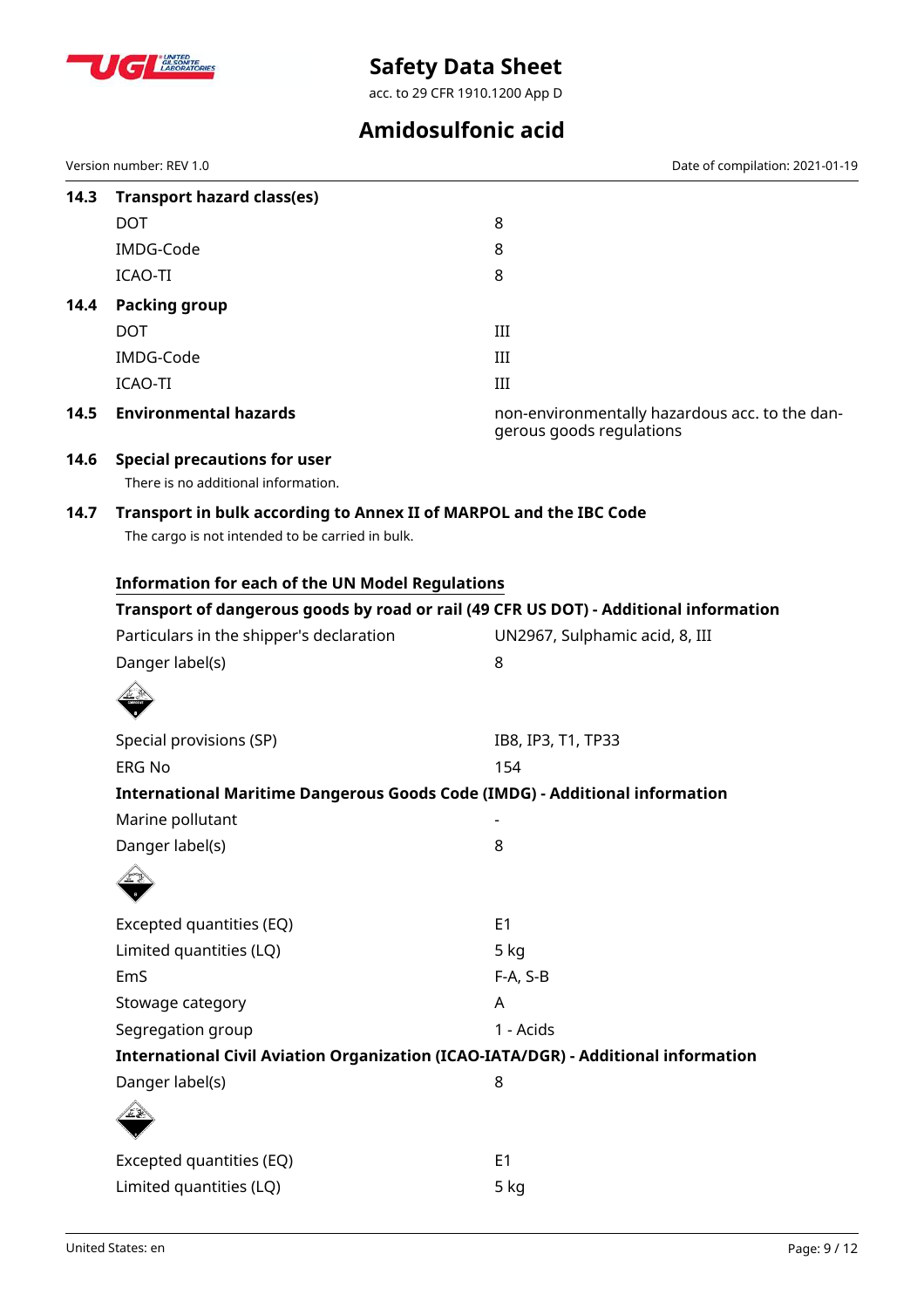

acc. to 29 CFR 1910.1200 App D

## **Amidosulfonic acid**

|                                             | Version number: REV 1.0                                                                                                                                |               |                            | Date of compilation: 2021-01-19 |  |
|---------------------------------------------|--------------------------------------------------------------------------------------------------------------------------------------------------------|---------------|----------------------------|---------------------------------|--|
|                                             | <b>SECTION 15: Regulatory information</b>                                                                                                              |               |                            |                                 |  |
| 15.1                                        | Safety, health and environmental regulations specific for the product in question                                                                      |               |                            |                                 |  |
| <b>National regulations (United States)</b> |                                                                                                                                                        |               |                            |                                 |  |
|                                             | <b>Toxic Substance Control Act (TSCA)</b>                                                                                                              |               | all ingredients are listed |                                 |  |
|                                             | <b>Superfund Amendment and Reauthorization Act (SARA TITLE III)</b>                                                                                    |               |                            |                                 |  |
|                                             | - The List of Extremely Hazardous Substances and Their Threshold Planning Quantities (EPCRA<br>Section 302, 304)<br>none of the ingredients are listed |               |                            |                                 |  |
|                                             | - Specific Toxic Chemical Listings (EPCRA Section 313)<br>none of the ingredients are listed                                                           |               |                            |                                 |  |
|                                             | Comprehensive Environmental Response, Compensation, and Liability Act (CERCLA)                                                                         |               |                            |                                 |  |
|                                             | - List of Hazardous Substances and Reportable Quantities (CERCLA section 102a) (40 CFR 302.4)<br>none of the ingredients are listed                    |               |                            |                                 |  |
|                                             | <b>Clean Air Act</b><br>none of the ingredients are listed                                                                                             |               |                            |                                 |  |
|                                             | <b>Right to Know Hazardous Substance List</b>                                                                                                          |               |                            |                                 |  |
|                                             | - Cleaning Product Right to Know Act Substance List (CA-RTK)<br>none of the ingredients are listed                                                     |               |                            |                                 |  |
|                                             | - Toxic or Hazardous Substance List (MA-TURA)<br>none of the ingredients are listed                                                                    |               |                            |                                 |  |
|                                             | - Hazardous Substances List (MN-ERTK)<br>none of the ingredients are listed                                                                            |               |                            |                                 |  |
|                                             | - Hazardous Substance List (NJ-RTK)                                                                                                                    |               |                            |                                 |  |
|                                             | <b>Name of substance</b>                                                                                                                               | <b>CAS No</b> | <b>Remarks</b>             | <b>Classifications</b>          |  |
|                                             | amidosulfonic acid                                                                                                                                     | 5329-14-6     |                            | CO                              |  |
|                                             | Legend<br>CO<br>Corrosive                                                                                                                              |               |                            |                                 |  |
|                                             | - Hazardous Substance List (Chapter 323) (PA-RTK)                                                                                                      |               |                            |                                 |  |
|                                             | none of the ingredients are listed                                                                                                                     |               |                            |                                 |  |
|                                             | - Hazardous Substance List (RI-RTK)<br>none of the ingredients are listed                                                                              |               |                            |                                 |  |
|                                             | California Environmental Protection Agency (Cal/EPA): Proposition 65 - Safe Drinking Water and<br>Tavic Enforcement Act of 1007                        |               |                            |                                 |  |

**Toxic Enforcement Act of 1987**

none of the ingredients are listed

## **Industry or sector specific available guidance(s)**

## **NPCA-HMIS® III**

Hazardous Materials Identification System. American Coatings Association.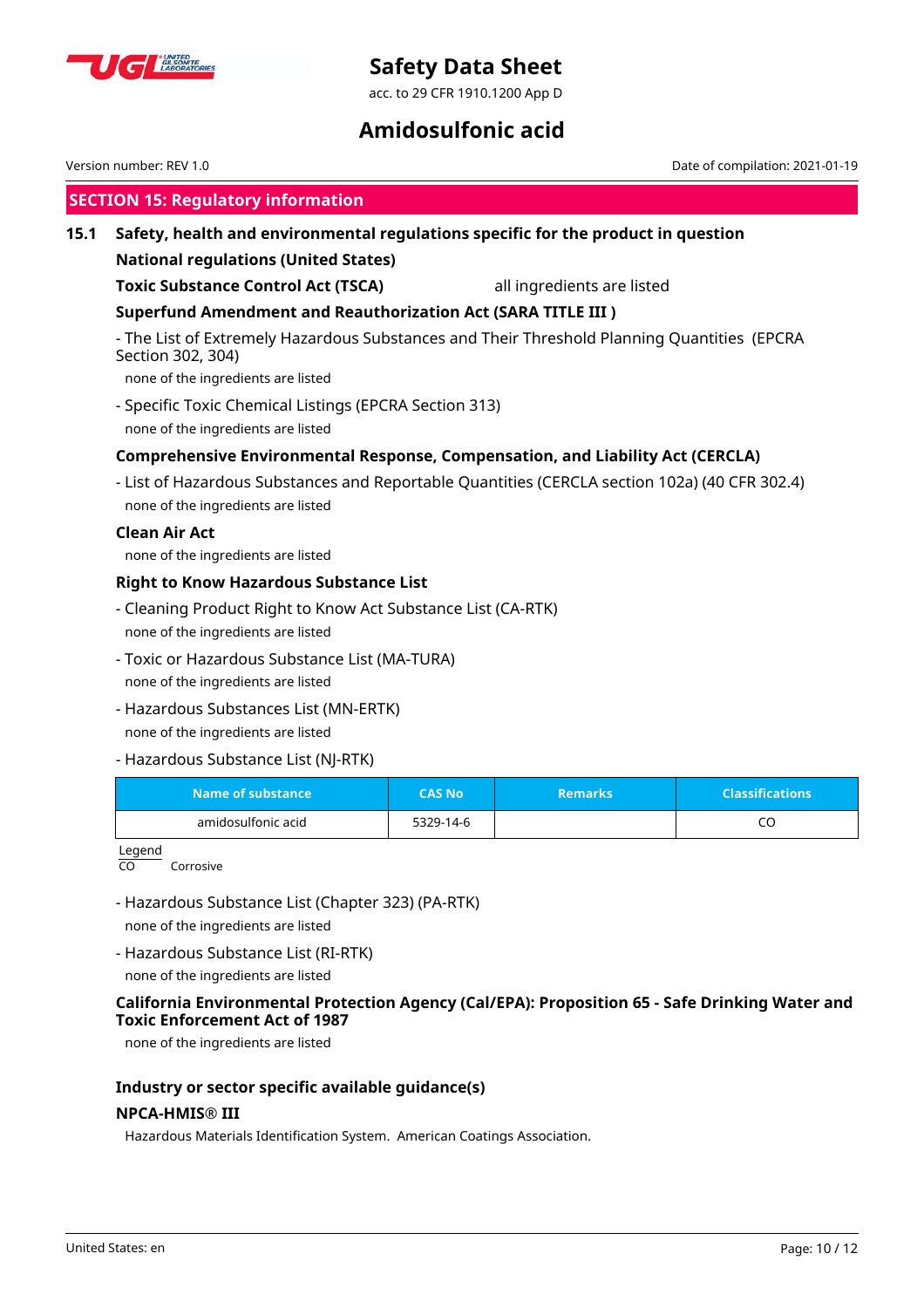

acc. to 29 CFR 1910.1200 App D

## **Amidosulfonic acid**

Version number: REV 1.0 Date of compilation: 2021-01-19

| <b>Category</b>     | <b>Rating</b> | <b>Description</b>                                                                                                                                              |
|---------------------|---------------|-----------------------------------------------------------------------------------------------------------------------------------------------------------------|
| Chronic             |               | none                                                                                                                                                            |
| <b>Health</b>       |               | temporary or minor injury may occur                                                                                                                             |
| Flammability        |               | material that will not burn under typical fire conditions                                                                                                       |
| Physical hazard     |               | material that is normally stable, even under fire conditions, and will not react with wa-<br>ter, polymerize, decompose, condense, or self-react. Non-explosive |
| Personal protection |               |                                                                                                                                                                 |

#### **NFPA® 704**

National Fire Protection Association: Standard System for the Identification of the Hazards of Materials for Emergency Response (United States).

| <b>Category</b> | Degree of<br>hazard | <b>Description</b>                                                                                    |
|-----------------|---------------------|-------------------------------------------------------------------------------------------------------|
| Flammability    |                     | material that will not burn under typical fire conditions                                             |
| Health          |                     | material that, under emergency conditions, can cause temporary incapacitation or re-<br>sidual injury |
| Instability     |                     | material that is normally stable, even under fire conditions                                          |
| Special hazard  |                     |                                                                                                       |

#### **National inventories**

| <b>Country</b> | <b>Inventory</b> | <b>Status</b>              |
|----------------|------------------|----------------------------|
| US             | TSCA             | all ingredients are listed |
| EU             | REACH Reg.       | all ingredients are listed |

Legend

REACH Reg. REACH registered substances<br>TSCA Toxic Substance Control Act Toxic Substance Control Act

#### **15.2 Chemical Safety Assessment**

Chemical safety assessments for substances in this mixture were not carried out.

## **SECTION 16: Other information, including date of preparation or last revision**

## **Key literature references and sources for data**

OSHA Hazard Communication Standard (HCS), 29 CFR 1910.1200.

Transport of dangerous goods by road or rail (49 CFR US DOT). International Maritime Dangerous Goods Code (IMDG). Dangerous Goods Regulations (DGR) for the air transport (IATA).

#### **Classification procedure**

Physical and chemical properties: The classification is based on tested mixture. Health hazards, Environmental hazards: The method for classification of the mixture is based on ingredients of the mixture (additivity formula).

## **List of relevant phrases (code and full text as stated in chapter 2 and 3)**

| Code | <b>Text</b>                    |
|------|--------------------------------|
| H315 | Causes skin irritation.        |
| H319 | Causes serious eye irritation. |